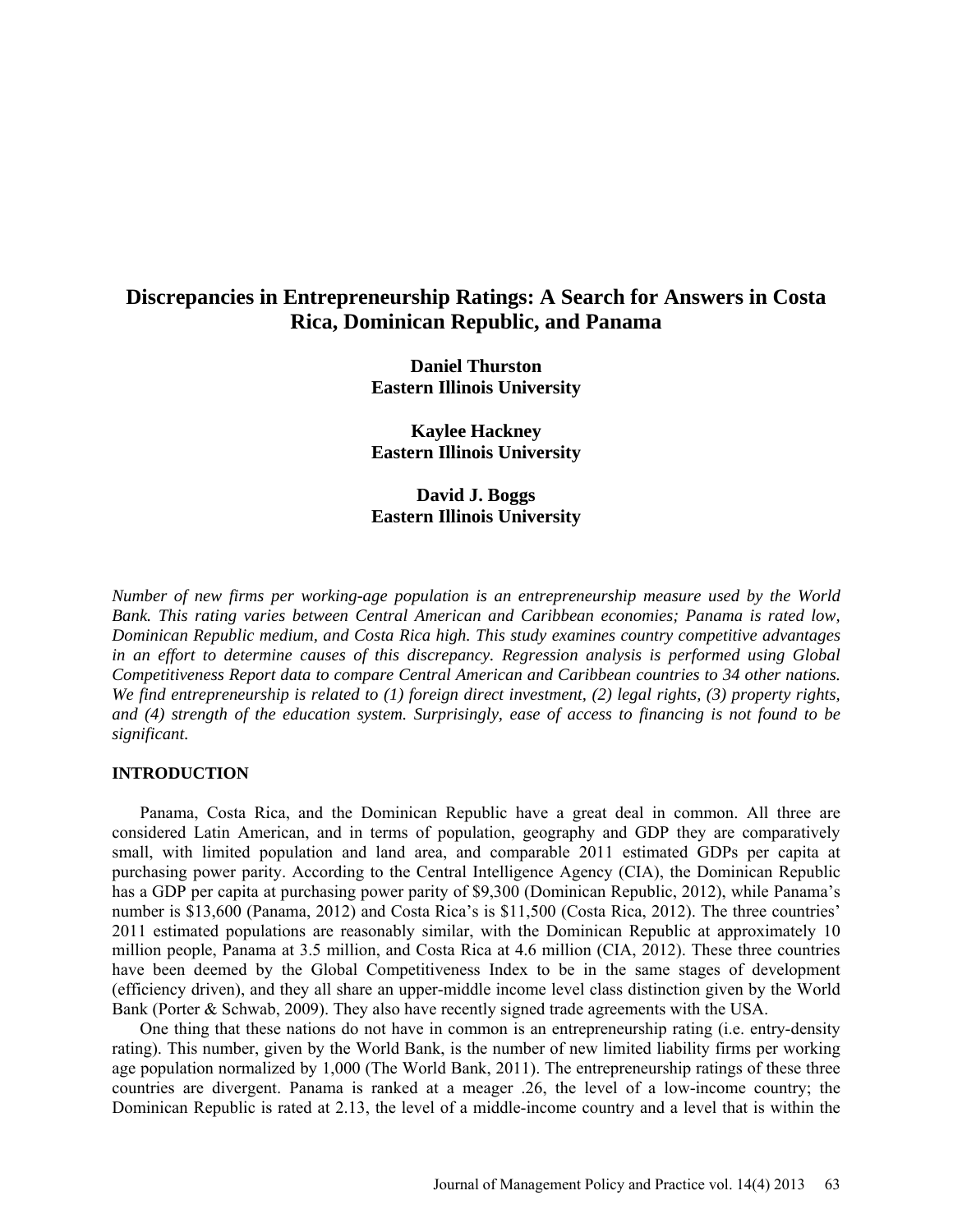range of expectations; Costa Rica, at 8.78, has an impressive entrepreneurship rating even for a highincome country (The World Bank, 2011). Why is there such a discrepancy in these three countries' entrepreneurship ratings, and why, especially, is there such a noticeable difference in ratings between the two neighbors: Costa Rica and Panama?

The goal of this study is to answer the question of why such large discrepancies exist in the entrepreneurship ratings of these Latin American countries. With the help of the *2008 World Bank Entrepreneurship Survey* (Klapper, Delgado, & Lewin, 2008) and the *2008-2009 Global Competitiveness Report* (Porter & Schwab, 2009) we examine the state of entrepreneurship in these three nations, and address the most problematic factors for doing business, as well as analyze the twelve pillars of competitiveness as identified in the *Global Competitiveness Report* (Porter & Schwab, 2009). The report breaks these pillars into three main categories. The first category, Basic Requirements, examines the role of institutions, infrastructure, macroeconomic stability, health, and primary education (Porter & Schwab, 2009). The second, Efficiency Enhancers, looks at higher education and training, goods market efficiency, labor market efficiency, financial market sophistication, technological readiness, and market size (Porter & Schwab, 2009). The third category, Innovation and Sophistication factors, observes business sophistication and innovation (Porter & Schwab, 2009).

Also included in our research is a regression analysis of thirty-four randomly selected nations from multiple continents. The regression includes the following nine predictor variables: the presence of local suppliers, the level of sophistication of financial markets in the host country, the ability to acquire a bank loan, the strength of legal rights, foreign direct investment as a source of new technology, competition in the local marketplace, property rights including over financial assets in the host country, the educational system, and infrastructure. The dependent variable is the entrepreneurship rating given by the World Bank (The World Bank, 2011).This number represents new limited liability firms per working age population (normalized by 1,000). Due to our focus on the predictor variables mentioned above throughout this study, it is important to take a close look at how these variables are actually measured. With the exception of the legal rights variable, which was obtained from the publication *Doing Business: 2008* (The World Bank, 2007), the remaining eight variables come from *The Executive Opinion Survey* within the *Global Competitiveness Report* (Porter & Schwab, 2009). Partner institutes such as recognized economics departments at national universities, independent research institutions, or business organizations conduct the survey at the national level. Participants are asked to rate each individual factor on a scale of 1 to 7. Those ratings are then compiled to calculate a numerical value for each factor.

Much of this research is meant to build upon the existing work done by Lenora Klapper, Raphael Amit, Mauro F. Guillen, and Juan Manuel Quesada in *Entrepreneurship and Firm Formation Across Countries* (2007). They argue that business entry and density rates are highly correlated with countrylevel indicators of economic development and growth, the quality of the legal and regulatory environment, ease of access to finance, and prevalence of informality.

When looking at a topic such as entrepreneurship across national borders, it is useful to have a consistent definition. We use Klapper et al.'s (2007, p-3) definition of entrepreneurship as "the activities of an individual or a group aimed at initiating economic activities in the formal sector under a legal form of business." Additionally, we use Klapper et al.'s (2007, p-4) definition of the unit of measurement of entrepreneurship: "Any economic unit of the formal sector incorporated as a legal entity and registered in a public registry, which is capable, in its own right, of incurring liabilities and of engaging in economic activities and transactions with other entities."

It should be pointed out that this study focuses only on activities conducted in the formal sector. For obvious reasons it is very difficult to quantify activities conducted in the informal sector; also known as the "shadow economy" or the "black market." The informal sector must be left out even though it plays a significant role in many countries. It ranges from 10% of GDP in the United States all the way to 75% of GDP in Nigeria (Schneider and Enste, 2000).

All three nations in this study fall within the stage of development known as "efficiency driven" (Porter & Schwab, 2009). *The Global Competitiveness Report* assigns a country to one of three stages of development: factor-driven, efficiency-driven, and innovation-driven. This assignment is based on two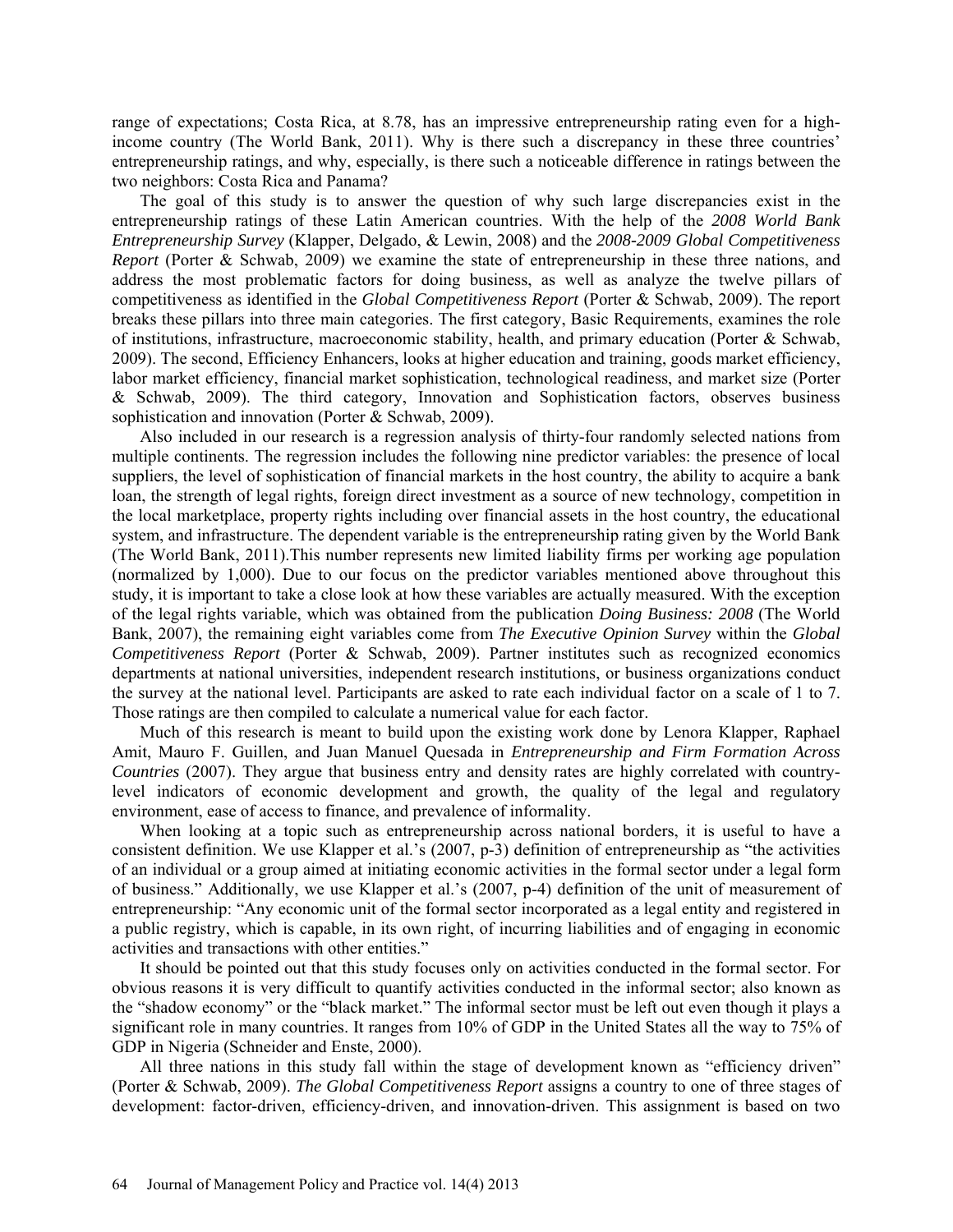criteria; the first being the level of GDP per capita at market exchange rates. The second criterion measures the extent to which countries are factor driven. A proxy for this is the share of exports of primary goods in total exports (goods and services) and assumes that countries that export more than seventy percent primary products are to a large extent factor driven (Porter & Schwab, 2009).

Because the determinants of competitiveness are numerous and complex, the report (Porter  $\&$ Schwab, 2009) divides the many variables measured into twelve pillars of economic competitiveness. These twelve pillars are then divided into three groups: Basic Requirements, Efficiency Enhancers, and Innovation and Sophistication Factors. Weights of the three main groups of pillars vary within each of the three stages of development; factor-driven, efficiency-driven, and innovation-driven. The efficiencydriven stage is weighted as follows: basic requirements: forty percent, efficiency enhancers: fifty percent, and innovation and sophistication factors: ten percent (Porter & Schwab, 2009). Because basic requirements and efficiency enhancers make up a total of ninety percent of the weighted score for competitiveness in efficiency driven development stages, these will be the main groups focused on in this research.

Identification of the most problematic factors for doing business in the relevant nations is a great way to find some of the major roadblocks or potential threats to entrepreneurship and economic growth. The results presented come from the 2008 edition of the World Economic Forum's Executive Opinion Survey (Porter & Schwab, 2009). From a list of fifteen factors, respondents were asked to select the five most problematic ones, and to rank those from 1 to 5. The results were then counted and weighted according to the ranking assigned by the respondents. The fifteen factors included government instability/coups, foreign currency regulations, policy instability, poor work ethic in the national labor force, poor public health, tax regulations, corruption, crime and theft, access to financing, tax rates, restrictive labor regulations, inflation, inadequately educated workforce, inefficient government bureaucracy, and inadequate supply of infrastructure (Porter & Schwab, 2009).

## **RELEVANT ENTREPRENEURSHIP THEORIES AND STUDIES**

Our research is strongly influenced by the study *Entrepreneurship and Firm Formation Across Countries* (Klapper et al., 2007), conducted by the World Bank. This publication states that:

*Business entry and density rates are significantly related to country-level indicators of economic development and growth, the quality of the legal and regulatory environment, ease of access to finance, and prevalence of informality. . . . We also find significantly higher entry rates in countries with better governance* (p. 2).

Another primary work related to our research is *The Global Competitiveness Report* (Porter & Schwab, 2009). This report uses surveys and data from the World Bank and many other credible sources to produce annually a report for the purpose of providing insight and stimulating "discussion among all stakeholders on the best strategies and policies to overcome the obstacles to improved competitiveness" (World Economic Forum, 2011).

Though the government's role in entrepreneurship is ever changing and difficult to define and measure, its influence is nonetheless relevant to this research. Douglass North and William Baumol have contributed to understanding the entrepreneurship-government relationship. Baumol (1990) hypothesized that while the supply of entrepreneurs varies from country to country, the actual productivity varies even more due to the allocation of these entrepreneurs between productive activities such as innovation, and unproductive activities such as organized crime. He states that this allocation is heavily influenced by the comparative payoffs society provides for each activity. According to Baumol (1990), this implies that by implementing the correct institutions, government policy can more effectively influence the allocation of entrepreneurs than it can the supply. Along the same line, Douglass North's (1990) framework integrates the emergence of institutions with the development of entrepreneurship. Maria Minniti (2008) summarizes North's contributions as: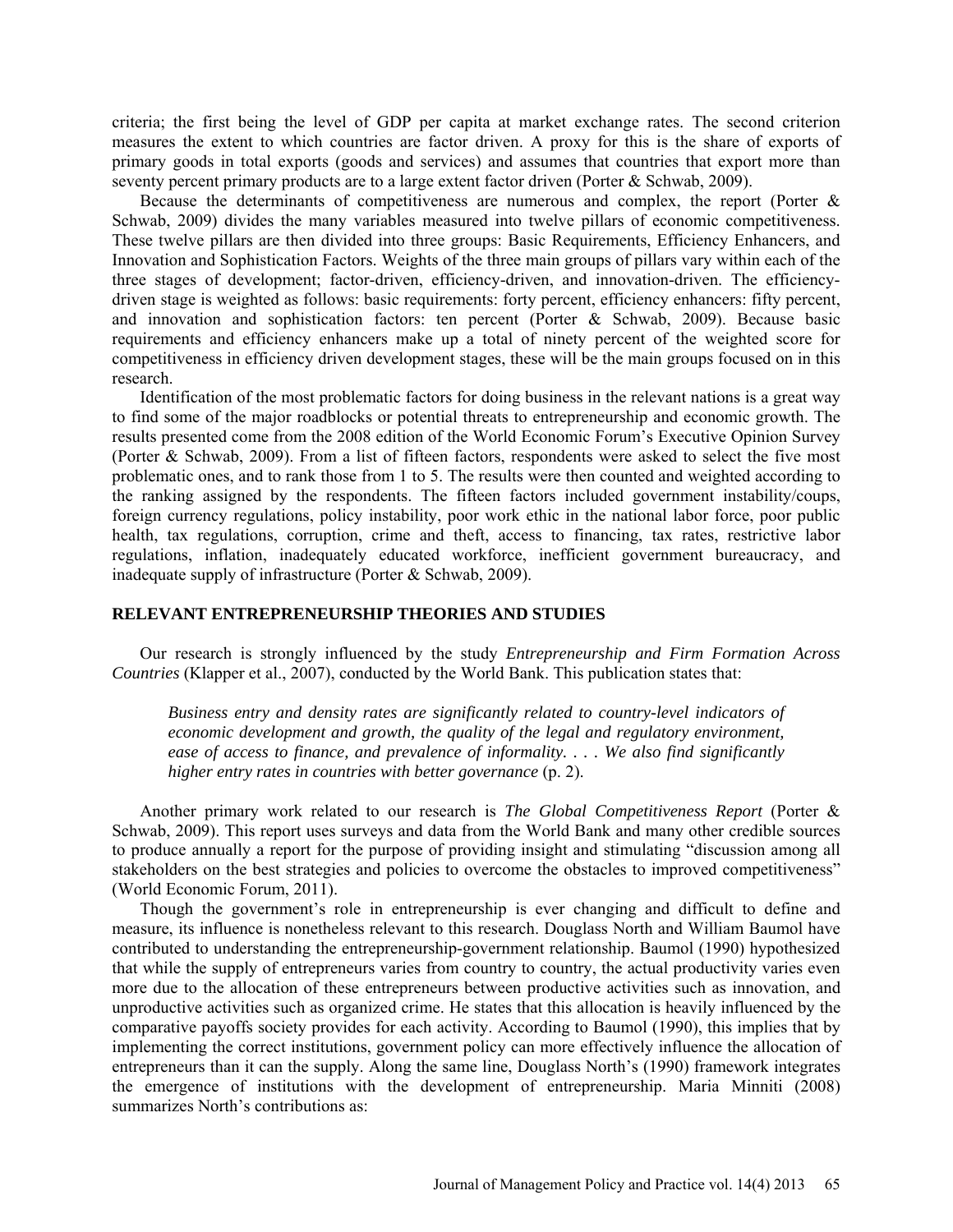*The institutional environment determines the formal and informal rules of the game, places constrains on human action, and, possibly reduces uncertainty. Thus, institutions (and the policies that shape them) are crucial in determining entrepreneurial behavior. Entrepreneurship is the mechanism through which economic growth takes place, but institutions (such as the policy environment) are what allocate entrepreneurial efforts toward productive or unproductive activities by influencing the relative incentives and payoffs offered by the economy to such activities. Government policies mold institutional structures for entrepreneurial action, encouraging some activities and discouraging others. It is therefore clear that government policy has the power to influence entrepreneurial activity* (p. 781).

Another theory related to this research is Dependency Theory. Simeon Hein (1992) analyzes this theory in great detail in his research. According to Hein:

*Dependency Theory, a neo-Marxist predecessor of world-systems research, claims that First World nations become wealthy by extracting surplus labor and resources from the Third World. Capitalism perpetuates a global division of labor- which causes the distortion of developing countries' domestic economies, declining growth, and increased income inequality* (p.495).

R. W. Jackman (1982) acknowledged that a gap exists between rich and the poor countries due to high rates of economic growth in industrial countries and low rates in underdeveloped countries. By analyzing dependency theory and examining the way in which foreign investment influences economic growth in these underdeveloped countries, he concluded that growth of foreign investment has a positive effect on economic growth; particularly on the initially wealthier Third World countries. While there are no direct links between dependency theory and the research conducted here on entrepreneurship, an understanding of it and other perspectives may help when considering the situations in Costa Rica, Panama, and The Dominican Republic.

### **LATIN AMERICA AND THE CARIBBEAN**

Entrepreneurship is viewed as beneficial in Latin America and other parts of the world because it reduces dependency and creates jobs, innovation, and economic growth. The overall average entrepreneurship rating for the Latin America and Caribbean region is 1.3 (The World Bank, 2011). Out of the 134 countries studied in the Global Competitiveness report, Panama was ranked 58<sup>th</sup>, Costa Rica  $59<sup>th</sup>$ , and the Dominican Republic  $98<sup>th</sup>$ . The highest ranked nation in the region is Chile at  $28<sup>th</sup>$  (Porter  $\&$ Schwab, 2009). Its success has much to do with its priority on macroeconomic management, its timely market liberalization and opening to trade, and a transparent and predictable regulatory environment (Porter & Schwab, 2009). The only other two nations in the region ranking above Panama and Costa Rica in competitiveness are Puerto Rico  $(41<sup>st</sup>)$  and Barbados  $(47<sup>th</sup>)$  (Porter & Schwab, 2009). Panama and Costa Rica hold the title as the two most competitive countries in Central America. Costa Rica in particular has been highlighted as a Central American success story. The country's primary competitive advantages are its fairly efficient institutions  $(50<sup>th</sup>)$ , relatively good primary  $(36<sup>th</sup>)$  and higher  $(49<sup>th</sup>)$ educational systems, flexible labor markets  $(35<sup>th</sup>)$ , and impressive sophistication  $(42<sup>nd</sup>)$  and capacity for innovation  $(38<sup>th</sup>)$  (Porter & Schwab, 2009). Other notable countries from the region include Mexico and Brazil. These nations ranked  $60<sup>th</sup>$  and  $64<sup>th</sup>$  respectively, the only other nations from the region ranked in the top half (Porter & Schwab, 2009).

### **Costa Rica**

Costa Rica has become a success story economically for Central America. This is evident from its high entrepreneurship rating of 8.78 (The World Bank, 2011) as well as its continued improvement in the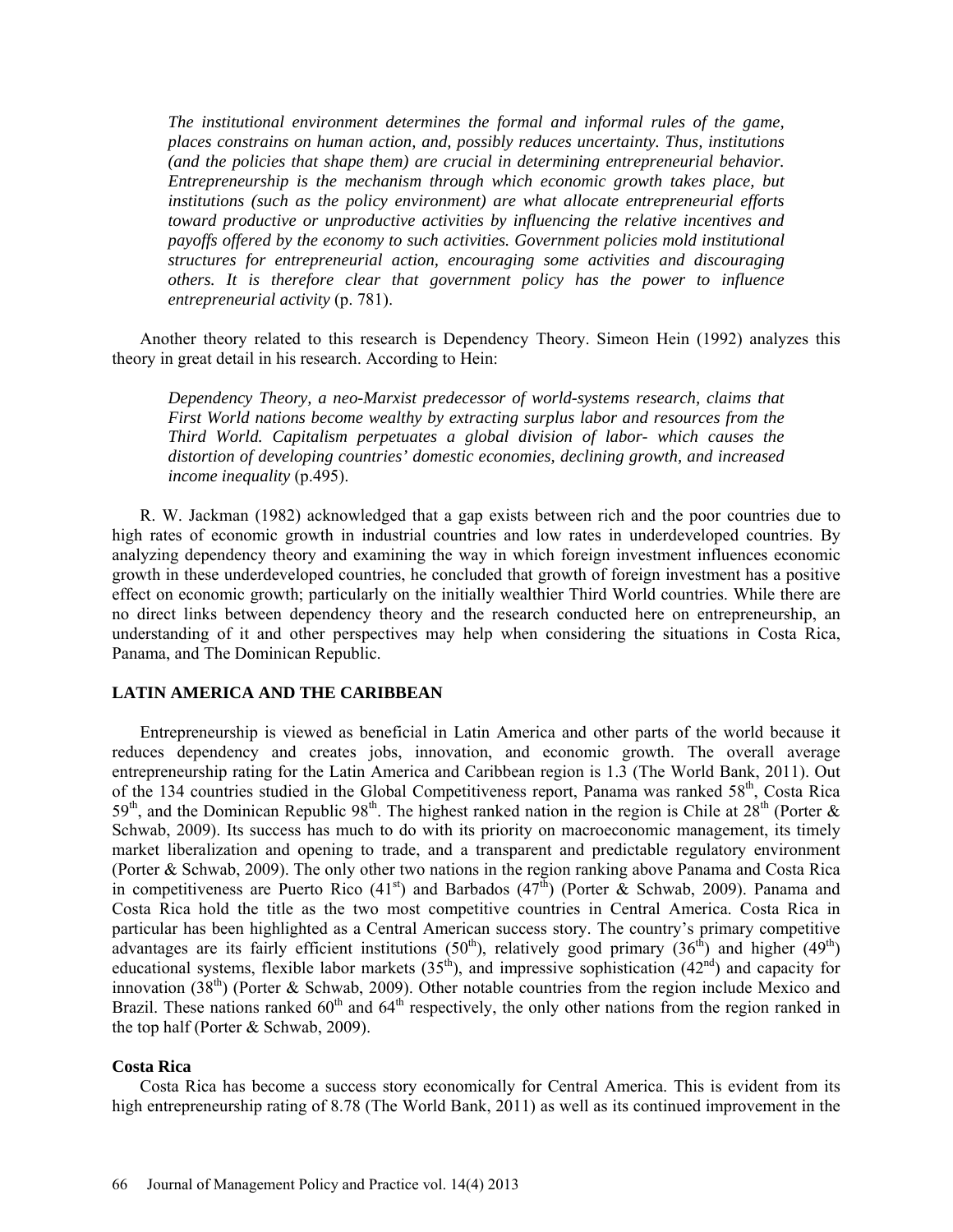Global Competitiveness Index ranking (Porter & Schwab, 2009). Costa Rica has succeeded in part because of its rich natural resources and political stability (Porter & Schwab, 2009). Its competitive strengths include education, public governance, as well as product and export diversification; Costa Rica's policy agenda has placed a large emphasis on diversifying its economy away from commodities and toward more value-added products. This is evidenced by Costa Rica's focus on improving its hightech sector. The sector realized a 13 percent increase from 2001-2005 (Porter & Schwab, 2009). In 2006, high-tech exports accounted for 30 percent of total exports and 40 percent of industrial exports (Porter & Schwab, 2009). This focus on technology, along with an FDI promotion strategy has been extremely successful since the 1990s and continues to influence development in Costa Rica. Intel has invested around 700 million dollars in the country and as of 2009 employed around 3,500 people in Costa Rica (Porter & Schwab, 2009). This investment by Intel has led to a simplification of FDI regulations and the creation of specialized degrees in national universities. This chain effect has led to further FDI into Costa Rica by companies such as DSC Communications Corp., Remec, Sawtec Inc., Merrimac Industries, Proctor & Gamble, Western Union, and Sykes (Porter & Schwab, 2009).

Perhaps the more known and popular competitive advantage that Costa Rica holds is its incredible leverage of its natural resources into its eco-tourism industry. With 1.725 million tourist arrivals in 2007 bringing in an average of \$940 dollars per visitor (Porter & Schwab, 2009), it is easy to see why it is the second highest ranked country in the Latin American and Caribbean region in the *World Economic Forum's Travel & Tourism Competiveness Report of 2009* (Blanke & Chiesa, 2009). Costa Rica was ranked  $42<sup>nd</sup>$ , the only country ranked ahead was Barbados at  $30<sup>th</sup>$  (Blanke & Chiesa, 2009).

Although Costa Rica has done extremely well, it is not without weakness. *The Executive Opinion Survey* within the *Global Competitiveness Report* (Porter & Schwab, 2009) conveys some potential areas of improvement. The top five most problematic factors for doing business include: an inefficient government bureaucracy (21%), an inadequate supply of infrastructure (20.5%), inflation (12.1%), an inadequately educated workforce (7.3%), and restrictive labor regulations (6.8%). The remaining 30.3% is distributed amongst the other ten problematic factors.

Notable basic requirements and efficiency enhancers that can be seen as competitive advantages (top 37% of all nations in The Global Competitiveness Report) for Costa Rica include the following: diversion of public funds (46<sup>th</sup>), public trust of politicians (40<sup>th</sup>), judicial independence (31<sup>st</sup>), lack of favoritism in decisions of government officials  $(38<sup>th</sup>)$ , lack of wasteful government spending  $(41<sup>st</sup>)$ , efficient legal framework  $(45<sup>th</sup>)$ , highly ethical behavior amongst firms  $(38<sup>th</sup>)$ , efficacy of corporate boards  $(41<sup>st</sup>)$ , quality of electricity supply and telephone lines  $(40<sup>th</sup>)$ , low tuberculosis incidence  $(29<sup>th</sup>)$ , high life expectancy  $(29<sup>th</sup>)$ , high primary education enrollment  $(11<sup>th</sup>-98.8%)$ , overall quality of the education system  $(32<sup>nd</sup>)$ , quality of management schools  $(20<sup>th</sup>)$ , local availability of research and training services  $(40<sup>th</sup>)$ , extent of staff training (25<sup>th</sup>), high intensity of local competition (48<sup>th</sup>), extent of market dominance (25<sup>th</sup>), extent and effect of taxation (46<sup>th</sup>), low agricultural policy costs (42<sup>nd</sup>), low trade-weighted tariff rate (37<sup>th</sup>), prevalence of foreign ownership  $(10^{th})$ , business impact of rules on FDI  $(17^{th})$ , degree of customer orientation (38<sup>th</sup>), buyer sophistication (35<sup>th</sup>), cooperation in labor-employer relations (8<sup>th</sup>), hiring and firing practices (15<sup>th</sup>), pay and productivity (38<sup>th</sup>), reliance on professional management (41<sup>st</sup>), lack of a "brain drain" (15<sup>th</sup>), soundness of banks  $(47<sup>th</sup>)$ , regulation of securities and exchanges  $(42<sup>nd</sup>)$ , FDI and technology transfer  $(8<sup>th</sup>)$ , internet users  $(49<sup>th</sup>)$ , and personal computer ownership  $(39<sup>th</sup>)$  (Porter & Schwab, 2009).

The list is a long one. As mentioned before Costa Rica has become a model for success for all Central American nations. All of the aforementioned indicators are considered to be competitive advantages for Costa Rica, and may contribute to its success achieving a high entrepreneurship rating.

### **Panama**

Panama holds some very unique features as a Latin American nation. It is one of three economies in the area to use the USA dollar as its currency (Panama, 2011), along with Ecuador and El Salvador, which have "dollarized" their economies more recently. Panama is home of the largest free trade zone in the Western Hemisphere, the Colon Free Trade Zone, which in 2005 accounted for ninety-two percent of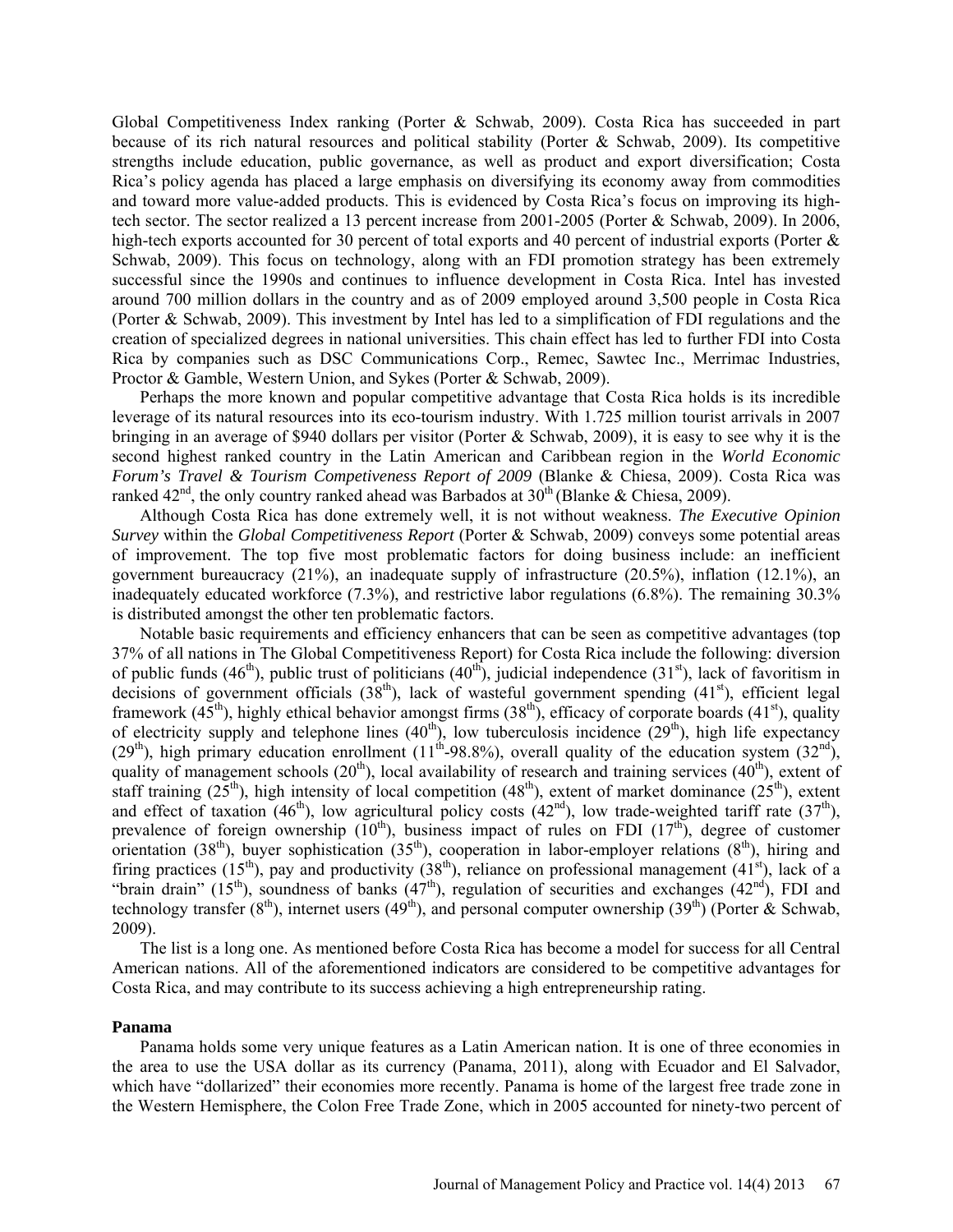Panama's exports and sixty-five percent of its imports (Panama, 2011). Perhaps most notable for Panama is the Panama Canal, which the Panamanians have controlled since December 31, 1999 as a result of the Torrijos-Carter treaty signed in 1977. Banking, tourism, trade and commerce are important drivers of Panama's economy, and services dominate industry, though there is some industry in Panama. It comes as a surprise, therefore, that the entry density rate of new firms in Panama (.26) is so low when one considers Panama's relatively favorable overall economic conditions. Although it is one of the wealthiest countries in Central America, Panama suffers from one of the worst levels of income inequality in the continent (Panama, 2011). Another possible factor contributing to weak entrepreneurship is the high level of political instability that Panama has faced throughout its history.

*The Executive Opinion Survey* within the *Global Competitiveness Report* (Porter & Schwab, 2009) provides a closer look at some of the most problematic factors for doing business. The top five in order from one to five include: corruption (19.3%), inefficient government bureaucracy (17.7%), restrictive labor regulations (15.7%), an inadequately educated workforce (11.3%), and policy instability (5.5%). The remaining ten factors comprise 30.5%.

It is interesting to consider that Panama is right behind Costa Rica in the overall competitiveness index of 2008-09 (Porter & Schwab, 2009). Both countries are doing many things well (thanks in large part to a sophisticated banking sector and the lucrative Panama Canal); unfortunately Panama has been hindered by a history of political turmoil and government corruption, most notably Manuel Noriega (Panama, 2011).

A closer look at the competitive advantages that Panama holds shows rankings as follows: property rights  $(47<sup>th</sup>)$ , intellectual property protection  $(48<sup>th</sup>)$ , low burden of government regulation  $(37<sup>th</sup>)$ , strength of auditing and reporting standards  $(47<sup>th</sup>)$ , efficacy of corporate boards  $(48<sup>th</sup>)$ , high quality port infrastructure (15<sup>th</sup>), high quality transport infrastructure (30<sup>th</sup>), high government surplus (39<sup>th</sup>), favorable interest rate spread  $(35<sup>th</sup>)$ , low business impact of tuberculosis  $(36<sup>th</sup>)$ , high life expectancy  $(40<sup>th</sup>)$ , high primary education enrollment  $(15<sup>th</sup>)$ , high tertiary education enrollment  $(47<sup>th</sup>)$ , effective anti-monopoly policy (49<sup>th</sup>), favorable number of procedures required to start a business (34<sup>th</sup>), favorable amount of time to start a business (41<sup>st</sup>), low "brain drain" (21<sup>st</sup>), sophisticated financial market (27<sup>th</sup>), favorable financing through the local equity market  $(28<sup>th</sup>)$ , relative ease of access to loans  $(21<sup>st</sup>)$ , venture capital availability (28<sup>th</sup>), favorable restrictions on capital flows rules (22<sup>nd</sup>), overall soundness of banks (27<sup>th</sup>), favorable regulation of securities and exchanges  $(17<sup>th</sup>)$ , strong legal rights index  $(29<sup>th</sup>)$ , favorable laws relating to ICT (50<sup>th</sup>), and favorable FDI and technology transfer (19<sup>th</sup>) (Porter & Schwab, 2009).

#### **Dominican Republic**

Due to steady growth in telecommunications, tourism and free trade zones, the service sector has overtaken agriculture as the Dominican Republic's largest employer (Dominican Republic, 2012). The country exports about sixty percent of its products to the United States. This coupled with the fact that remittances account for about one-tenth of total GDP makes the Dominican Republic very dependent on the United States (Dominican Republic, 2012). Long-term challenges for the Dominican Republic include high unemployment (about 15%), underemployment, and high income inequality.

The most problematic factors for doing business the Dominican Republic according to *The Executive Opinion Survey* within the *Global Competitiveness Report* (Porter & Schwab, 2009) are: corruption (19.7%), tax rates (14.8%), inadequately educated workforce (10.3%), tax regulations (10.3%), and an inefficient government bureaucracy (10%). Ten other factors account for the remaining 34.9%.

Competitive advantages held by the Dominican Republic are fewer than those of Costa Rica or Panama, and the Dominican Republic is ranked 99<sup>th</sup> in the overall Global Competitiveness Index (Porter & Schwab, 2009). Nonetheless, its competitive advantages are listed as follows (top 37%): relatively low business costs of terrorism  $(49<sup>th</sup>)$ , high quality of air transport infrastructure  $(37<sup>th</sup>)$ , low government debt (30<sup>th</sup>), relatively short amount of time to start a business  $(47<sup>th</sup>)$ , cooperation in labor-employer relations (31<sup>st</sup>), flexibility of wage determination (37<sup>th</sup>), pay and productivity (50<sup>th</sup>), and favorable FDI and technology transfer  $(49<sup>th</sup>)$  (Porter & Schwab, 2009).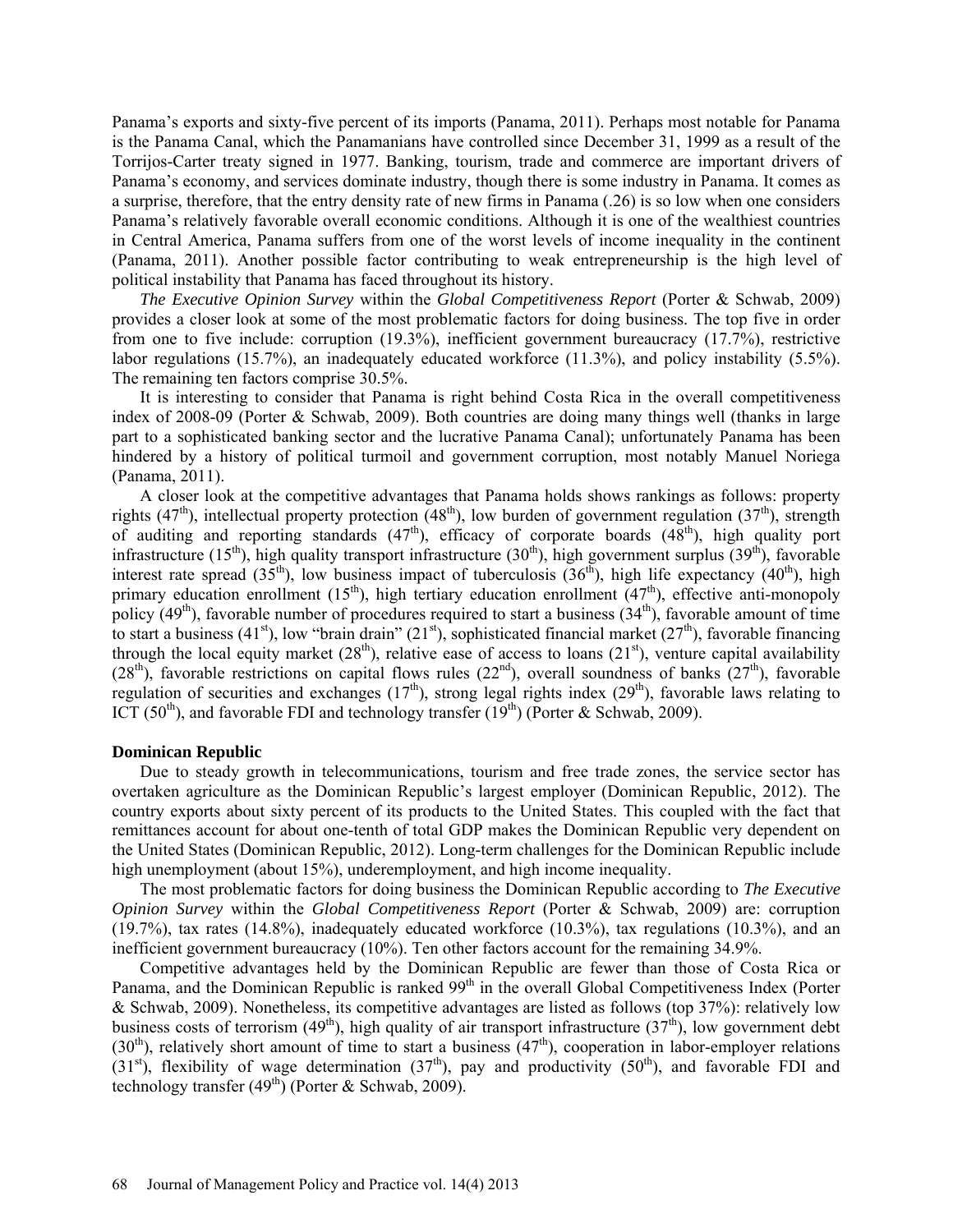#### **REGRESSION ANALYSIS**

To gain an appreciation of which factors best explain entrepreneurial activity in relation to Costa Rica, the Dominican Republic and Panama, we conducted regression analysis on the three countries plus thirty-four randomly selected nations (shown in the appendix). Backward step-wise regression was run at a significance level of .05. At each step in the regression the variable with the lowest t-stat (assuming it had an absolute value less than one) was deleted and the regression was re-run. This resulted in a final regression model minimizing the standard error of the estimate. In other words, it shows how strongly and whether or not the variables are correlated with the dependent variable.

In this regression analysis nine predictor variables were chosen from data compiled by the Global Competitiveness Report (Porter & Schwab, 2009). These predictor variables were compared to the dependent variable, which was the entry density rate (entrepreneurship rating by the World Bank). The predictor variables were as follows: local suppliers in the host country range between 1 (largely nonexistent) and 7 (numerous and include the most important materials, components, equipment, and services), the level of sophistication of financial markets in the host country range between 1 (poor by international standards) and 7 (excellent by international standards), the ease with which one can get a bank loan in the host country with only a good business plan and no collateral ranges between 1 (impossible) and 7 (very easy), the strength of legal rights index on a 1 to 10 scale, foreign direct investment in the host country ranges between 1 (brings new technology) and 7 (is an important source of new technology), competition in the local market ranges between 1 (limited in most industries) and 7 (intense in most industries), property rights in the host country (including over financial assets) range between 1 (poorly defined and not protected by law) and 7 (clearly defined and well protected by law), the educational system in the host country ranges from 1 (does not meet the needs of a competitive economy) and 7 (meets the needs of a competitive economy), and general infrastructure in the host country ranges between 1 (underdeveloped) and 7 (extensive and efficient by international standards). These variables were tested based on the availability of data, existing scholarly theory and findings, and our own thoughts and experience from spending time in Central America.

Surprisingly, the relative ease with which one receives a bank loan was the first variable to be deleted from the regression model. The next variable to be deleted from the model was the level of competition in the local marketplace. This was followed by the presence of local suppliers and then the general infrastructure. The last variable to be deleted from the regression model was the level of sophistication of financial markets in the host nation. This resulted in a final regression model minimizing the standard error of the estimate:

## *Y-hat = -11.18 + .46 (legal rights) + 2.61 (FDI as a source of technology) -1.2 (property rights) + 1.17 (education)*

The results of this regression analysis may be surprising for many. The findings indicate a strong correlation between using foreign direct investment as a source of new technology for nations as critical to the promotion of entrepreneurship, and thus economic growth. The fact that property rights and legal rights are included in the final regression model is consistent with previous research that supports a positive relationship between a strong legal framework and the successful promotion of entrepreneurship. The presence of education in the final regression model may seem to be an obvious one, but it should not be ignored. Perhaps most surprising in the research is not what was included in the model but what was dismissed. Most notably: the dismissal of the ability to get bank loans and the level of sophistication of financial markets. These results contradict earlier research conducted by the World Bank that concluded that business entry and density rates are highly correlated with ease of access to finance (Klapper et al., 2007; The World Bank, 2007).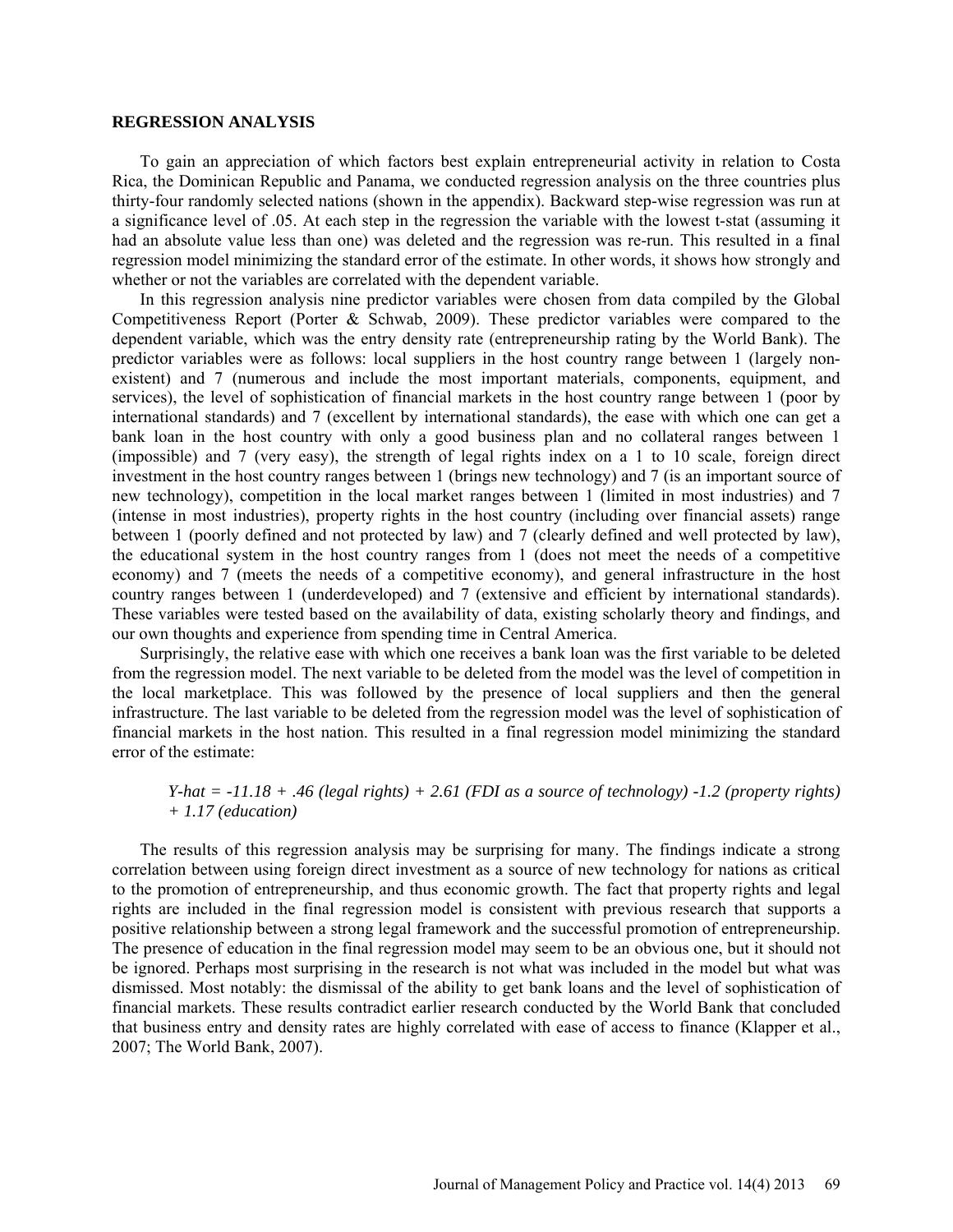#### **LIMITATIONS ON REGRESSION ANALYSIS AND FUTURE RESEARCH**

As mentioned before, eight of the predictor variables in the regression analysis represent a compilation of executive opinions within each country. This makes the variables quantitative representations of qualitative opinions. Because the *Executive Opinion Survey* (Porter & Schwab, 2009) yields numerical values for these variables we were able to include them in the regression analysis. These numerical values were used because of the difficulty of collecting data for these predictor variables. The qualitative nature of these variables should be taken into account when considering our findings. For a different perspective than our regression analysis, we also looked at the x-y scatter plots for each predictor variable; these plots lead to conclusions similar to our regression findings, but they are quite interesting to examine visually, and are presented Figure 1.

To completely account for all of the relevant factors involved in the successful promotion of entrepreneurship within a nation is extremely difficult or impossible. The cultural differences from one nation to another make it very difficult to measure and quantify, and will always play a part in the entrepreneurial activity in a given nation. Nonetheless, the importance of collecting data on a global scale is high, and data collection appears to be increasing, which should yield ongoing findings about entrepreneurship in Latin America.

The analysis conducted in this research is relatively small in scope with only 34 nations included and nine predictor variables. Future research we hope will include additional variables and nations with the goal of better understanding factors that are related to the promotion of entrepreneurship in Latin America and beyond.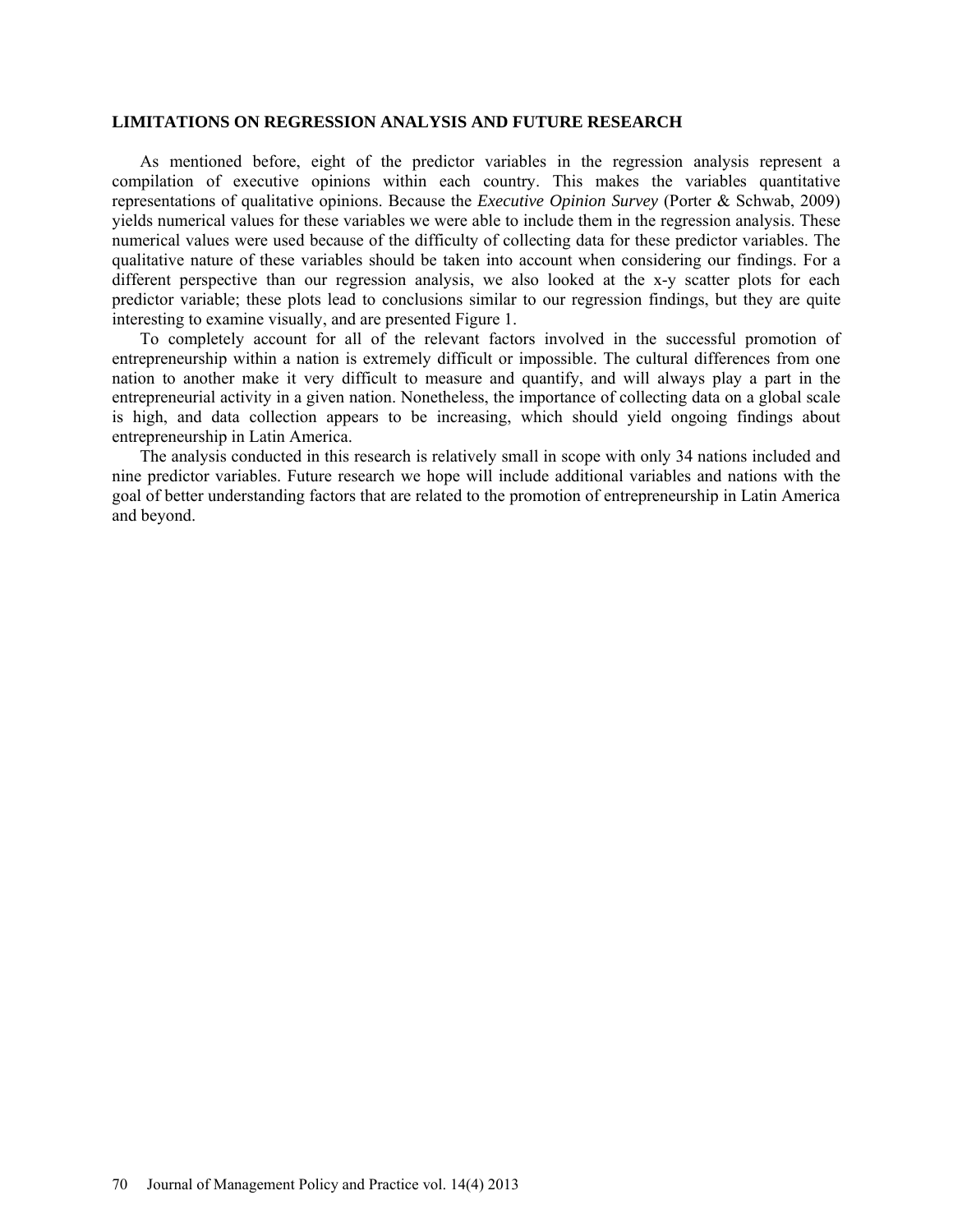### **FIGURE 1 SCATTER PLOTS WITH LINEAR REGRESSIONS**



#### Supplier Correlation = 0.351010852

Data Source: Suppliers (Porter & Schwab, 2009); Entrepreneurship Rating (The World Bank, 2011)



Ease of Acquiring Bank Loan Correlation = 0.485112815 Base of Acquinng Bank Loan Correlation = 0.485112815<br>Data Source: Ease of Acquiring Bank Loan (Porter & Schwab, 2009);<br>Entrepreneurship Rating (The World Bank, 2011)



FDI as a Source of New Technology Correlation = 0.555951402 Data Source: FDI as a Source of New Technology (Porter & Schwab, 2009);<br>Entrepreneurship Rating (The World Bank, 2011)





Property Rights Correlation = 0.420894298 Data Source: Property Rights (Porter & Schwab, 2009); Entrepreneurship Rating (The World Bank, 2011)

#### 2. Financial Sophistication to Ent. Rating



Financial Sophistication Correlation = 0.43823124 Data Sources Financial Sophistication (Porter & Schwab, 2009);<br>Entrepreneurship Rating (The World Bank, 2011)



Legal Rights Correlation = 0.541613539 Legal Rights Correlation = 0.541613539<br>Data Source: Legal Rights (The World Bank, 2007); Entrepreneurship Rating<br>(The World Bank, 2011)

#### 6. Comp. in Local Market to Ent. Rating



Level of Competition in the Local Marketplace Correlation = 0.430360565 Data Source: Level of Competition in the Local Marketplace (Porter & Schwab, 2009); Entrepreneurship Rating (The World Bank, 2011)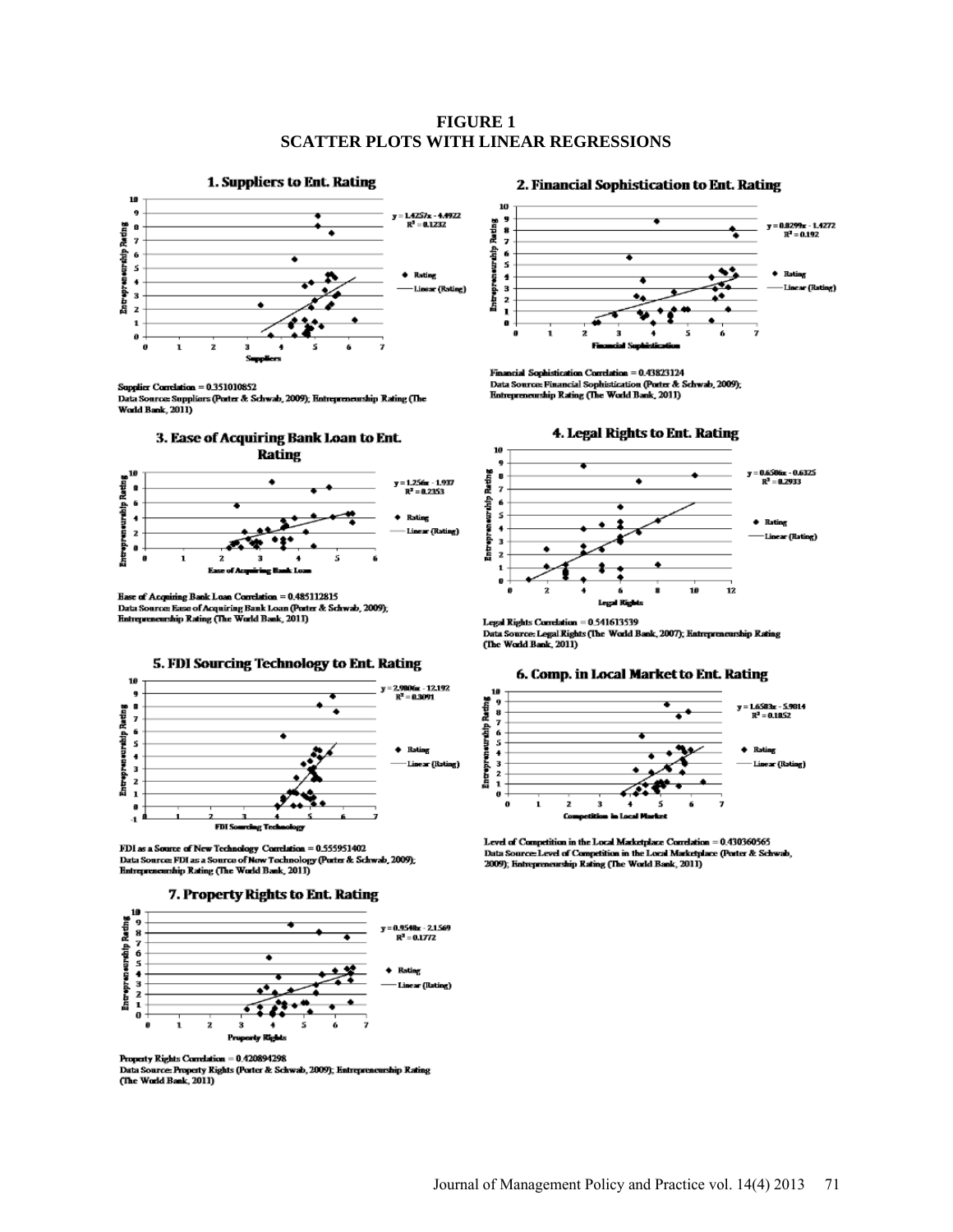### **CONCLUSION**

Costa Rica serves as an example for Central America in the area of entrepreneurship and economic growth, with an outstanding entrepreneurship rating of 8.78 (The World Bank, 2011). As Foreign Direct Investment as a source of new technology was deemed to be significantly related to the successful promotion of entrepreneurship, recent successes in that area can be specifically pointed out. Costa Rica has seen an impressive increase particularly in its high tech sector.

It appears that government policy does play an important role in entrepreneurship growth, as Douglass North and William Baumol noted in 1990. An FDI promotion strategy in Costa Rica beginning in the nineties would appear to have paid dividends for Costa Rica. Beginning with Intel's investment of about 700 million dollars in the country and employing 3,500 people. Costa Rica has witnessed a chain effect of further FDI and new firms established thanks to a simplification of FDI regulations and the creation of specialized degrees in its national universities. Companies including DSC Communications Corp., Remec, Sawtec Inc., Merrimac Industries, Proctor & Gamble, Western Union, and Sykes have joined the ranks with Intel and have significantly boosted the entry rates of limited liability firms in Costa Rica (Porter & Schwab, 2009). Our findings indicate that the education system is also significantly related to entrepreneurial ratings. Costa Rica has performed well in this area also. It has a very high primary education enrollment (98.8%), and ranks  $11<sup>th</sup>$  in the Global Competitiveness Index, and an overall high quality education system where it ranks  $32<sup>nd</sup>$  (Porter & Schwab, 2009).

We have found less information regarding Panama actively pursuing and realizing entrepreneurial ventures. Panama's low .26 entrepreneurship rating is notably lower than and different from the Dominican Republic and Costa Rica. In contrast to Costa Rica, Panama does not appear to emphasize or realize entrepreneurship with an equal intensity. This may be because Panama has its Canal to manage and prioritize. The Canal has proved to be very lucrative for Panama, and with this asset Panama may not feel compelled to plan for long-term growth through entrepreneurship, but through the Canal itself. Like Costa Rica, Panama is strong in education and it is also highly ranked in FDI as a source of new technology. Other reasons for the drastic disparity in entrepreneurship ratings may include corruption or Panama's history of an unstable government. Corruption was rated the most problematic factor for doing business in Panama (Porter & Schwab, 2009); this may discourage firms from entering the country. While Panama has little recent history of political instability post-Noriega, its proximity to Colombia and its turbulent past (at least compared to Costa Rica) may contribute to firms' hesitancy in the region.

Similar to Panama, corruption is also rated as the most problematic factor for doing business in the Dominican Republic (Porter & Schwab, 2009). Also, like Panama and Costa Rica, the Dominican Republic has FDI as a source of new technology for a competitive advantage. With an entrepreneurship rating of 2.13, the Dominican Republic is well above the average (1.3) for Latin America and the Caribbean (Porter & Schwab, 2009). For this reason along with its extensive free trade zone it appears that the government of the Dominican Republic is actively promoting entrepreneurship. Other possible factors involved that may contribute to the ratings include: proximity to the United States (its location makes it more desirable for firms based out of the United States) and inclusion in the Central American-Dominican Republic Free Trade Agreement with the United States.

In this complex and interconnected world it is challenging to definitively point to a few factors that conclusively determine entrepreneurship ratings. Many factors contribute to the rating and countries have unique qualities, circumstances, and histories that are not fully captured in data measures. Nonetheless, it appears that government policy is significantly related to the effective promotion of entrepreneurship within a nation and is a prerequisite for high entry rates. Once an effective policy is in place other factors also contribute to high ratings including: sourcing new technology through foreign direct investment, property rights, legal rights, and a quality education system. Additionally, while financial sophistication and the ability to acquire a bank loan do not define ease of access by themselves, it is worth noting that ease of access to finance may not be as significant a factor to high entrepreneurship ratings as previously thought.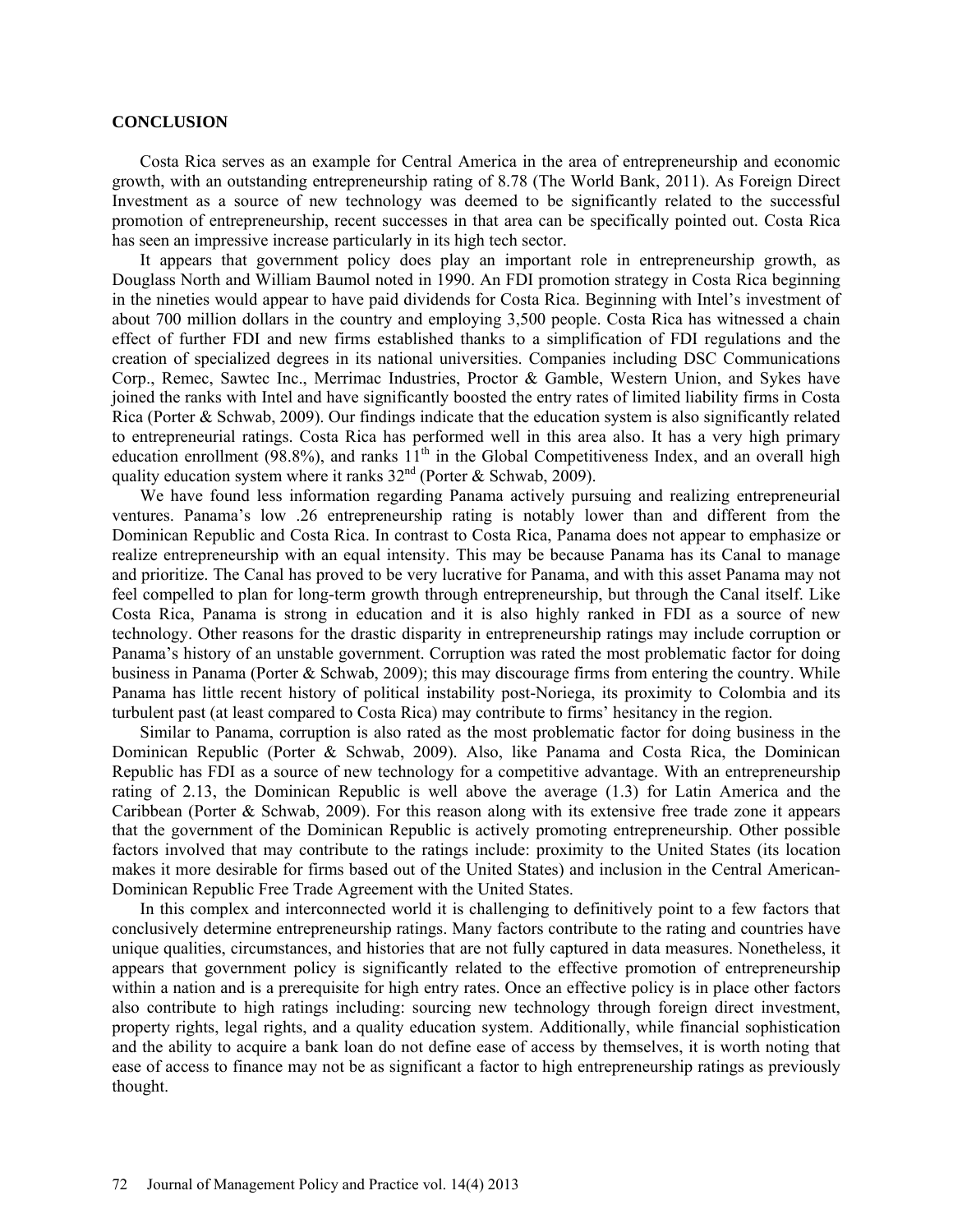## **REFERENCES**

Baumol, W.J. (1990). Entrepreneurship: productive, unproductive, and destructive. *The Journal of Political Economy*, Vol. 98, No. 5, pp. 893–921.

Blanke, J. and Chiesa, T. (Eds.) (2009). *The travel and tourism competitiveness report 2009: managing in a time of turbulence*, The World Economic Forum.

Central Intelligence Agency (2012). *The World Factbook.* Retrieved from https://www.cia.gov/library/publications/the-world-factbook/wfbExt/region\_cam.html.

Costa Rica (2012). *In* Central Intelligence Agency; *The World Factbook*. Retrieved from https://www.cia.gov/library/publications/the-world-factbook/geos/cs.html.

Dominican Republic (2012). *In* Central Intelligence Agency; *The World Factbook*. Retrieved from https://www.cia.gov/library/publications/the-world-factbook/geos/dr.html.

Hein, S. (1992). Trade strategy and the dependency hypothesis: a comparison of policy, foreign investment, and economic growth in latin america and east asia. *Economic Development and Cultural Change*, Vol. 40, No. 3, pp. 495-521.

Klapper, L., Amit, R., Guillen, M.F., and Quesada, J.M. (2007). Entrepreneurship and firm formation across countries. World Bank Policy Research Working Paper No. 4313.

Klapper, L.F., Quesada Delgado, J.M., and Lewin, A. (2008). World bank group entrepreneurship survey: The impact of modernized business registries Kauffman Foundation Other Research. Retrieved from: http://ssrn.com/abstract=1456456 or doi:10.2139/ssrn.1456456.

Minniti, M. (2008, September). The role of government policy on entrepreneurial activity: productive, unproductive, or destructive? *Entrepreneurship: Theory and Practice*.

North, D.C. (1990). *Institutions, Institutional Change and Economic Performance*, New York, NY: Cambridge: Cambridge University Press.

Panama (2012). *In* Central Intelligence Agency; *The World Factbook*. Retrieved from [https://www.cia.gov/library/publications/the-world-factbook/geos/pm.html.](https://www.cia.gov/library/publications/the-world-factbook/geos/pm.html)

Panama (2011). *New World Encyclopedia*. Retrieved from [http://www.newworldencyclopedia.org/entry/Panama?oldid=956850.](http://www.newworldencyclopedia.org/entry/Panama?oldid=956850)

Porter, M.E. and Schwab, K. (2009). *The Global Competitiveness Report 2008-2009,* The World Economic Forum.

Schneider, F. and Enste, D.H. (2000). Shadow economies: size, causes and consequences. *Journal of Economic Literature*, Vol. 38, pp. 77-114.

Schwab, K., (Ed.) (2011). *The Global Competitiveness Report 2011–2012*, The World Economic Forum.

The World Bank (2011). *Entrepreneurship Snapshots 2010: Measuring the Impact of the Financial Crisis on New Business Registration*, Washington DC: The International Bank for Reconstruction and Development / The World Bank.